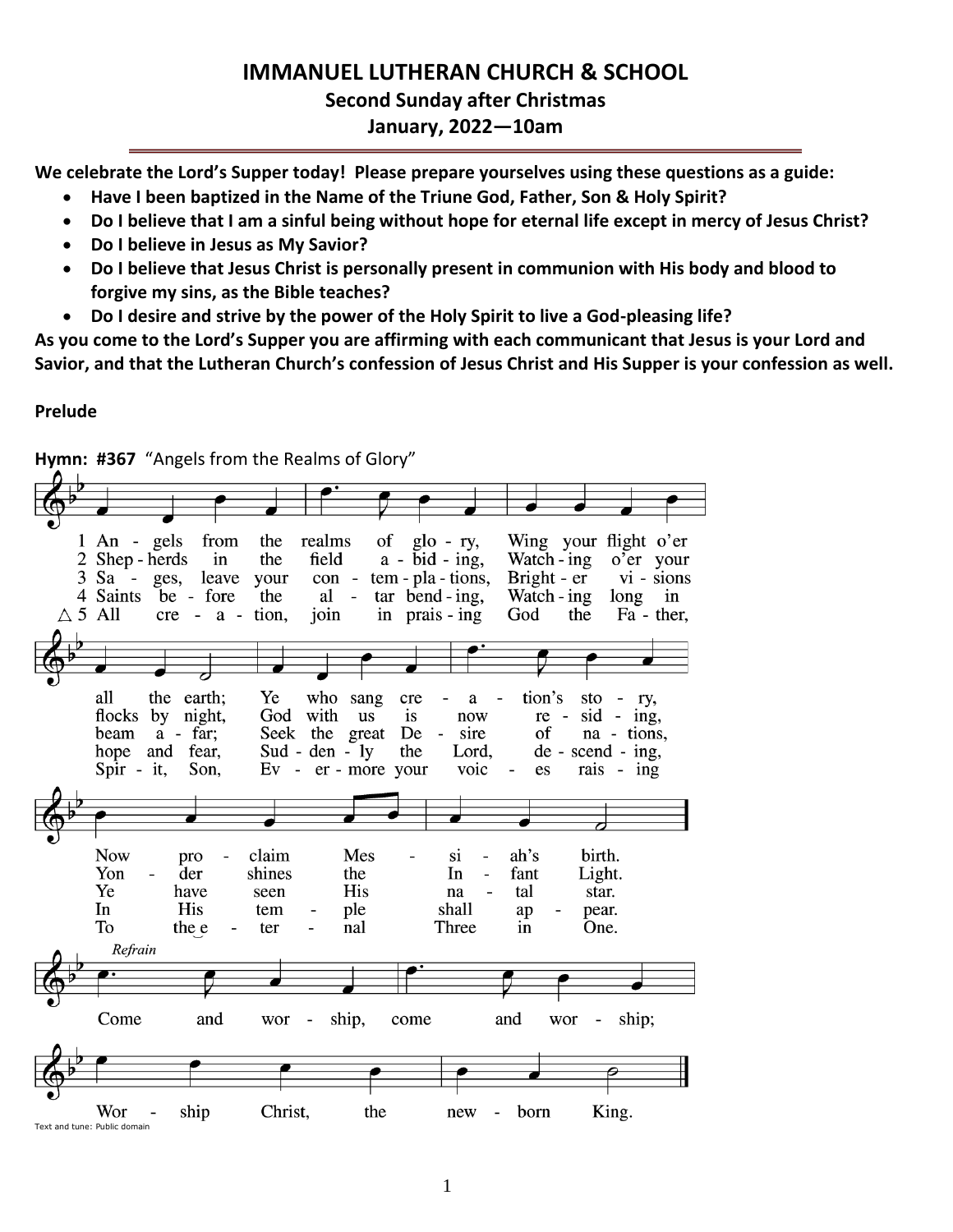### **The Invocation**

- Pastor: In the name of the Father, and of the Son, and of the Holy Spirit.
- **People: Amen.**

# **The Confession of Sins**

- Pastor: Beloved in the Lord! Let us draw near with a true heart and confess our sins unto God, our Father, beseeching Him in the name of our Lord Jesus Christ to grant us forgiveness.
- Pastor: Our help is in the name of the Lord.

**People: Who made heaven and earth.**

- Pastor: I said, I will confess my transgressions unto the Lord.
- **People: And You forgave the iniquity of my sin.**
- Pastor: O almighty God, merciful Father,
- **All: I, a poor miserable sinner, confess unto You all my sins and iniquities with which I have ever offended You and justly deserve Your temporal and eternal punishment. But I am heartily sorry for them and sincerely repent of them, and I pray You of Your boundless mercy and for the sake of the holy, innocent, bitter, sufferings and death of Your beloved Son, Jesus Christ, to be gracious and merciful to me, a poor sinful being**

# **The Word of Absolution**

Pastor: Upon this your confession, I, by virtue of my office, as a called and ordained servant of the Word, announce the grace of God unto all of you, and in the stead and by the command of my Lord Jesus Christ, I forgive you all your sins in the name of the Father and of the Son and of the Holy Spirit.

**People: Amen.**

# **Introit**

- Pastor: The Word became flesh and dwelt among us, and we have seen His glory, glory as of the only Son from the Father, full of grace and truth. Praise the Lord! For it is good to sing praises to our God; for it is pleasant, and a song of praise is fitting. Great is our Lord, and abundant in power; His understanding is beyond measure. But the Lord takes pleasure in those who fear Him, in those who hope in His steadfast love. Praise the Lord, O Jerusalem! Praise your God, O Zion!
- **All: Glory be to the Father and to the Son and to the Holy Ghost; as it was in the beginning, is now and ever shall be, world without end. Amen.**

# **The Kyrie**

**People: Lord, have mercy upon us. Christ, have mercy upon us. Lord, have mercy upon us.**

# **The Gloria in Excelsis**

- P: Glory be to God on high:
- **C: And on earth peace, good will toward men. We praise Thee, we bless Thee, we worship Thee, we glorify Thee, we give thanks to Thee for Thy great glory. O Lord God, heav'nly King, God the Father Almighty. O Lord, The only-begotten Son, Jesus Christ; O Lord God, Lamb of God, Son of the Father, that takest away the sin of the world, have mercy upon us. Thou that takest away the sin of the world, receive our prayer. Thou that sittest at the right hand of God the Father, have mercy upon us. For Thou only art holy; Thou only art the Lord. Thou only, O Christ, with the Holy Ghost, art most high in the glory of God the Father. Amen.**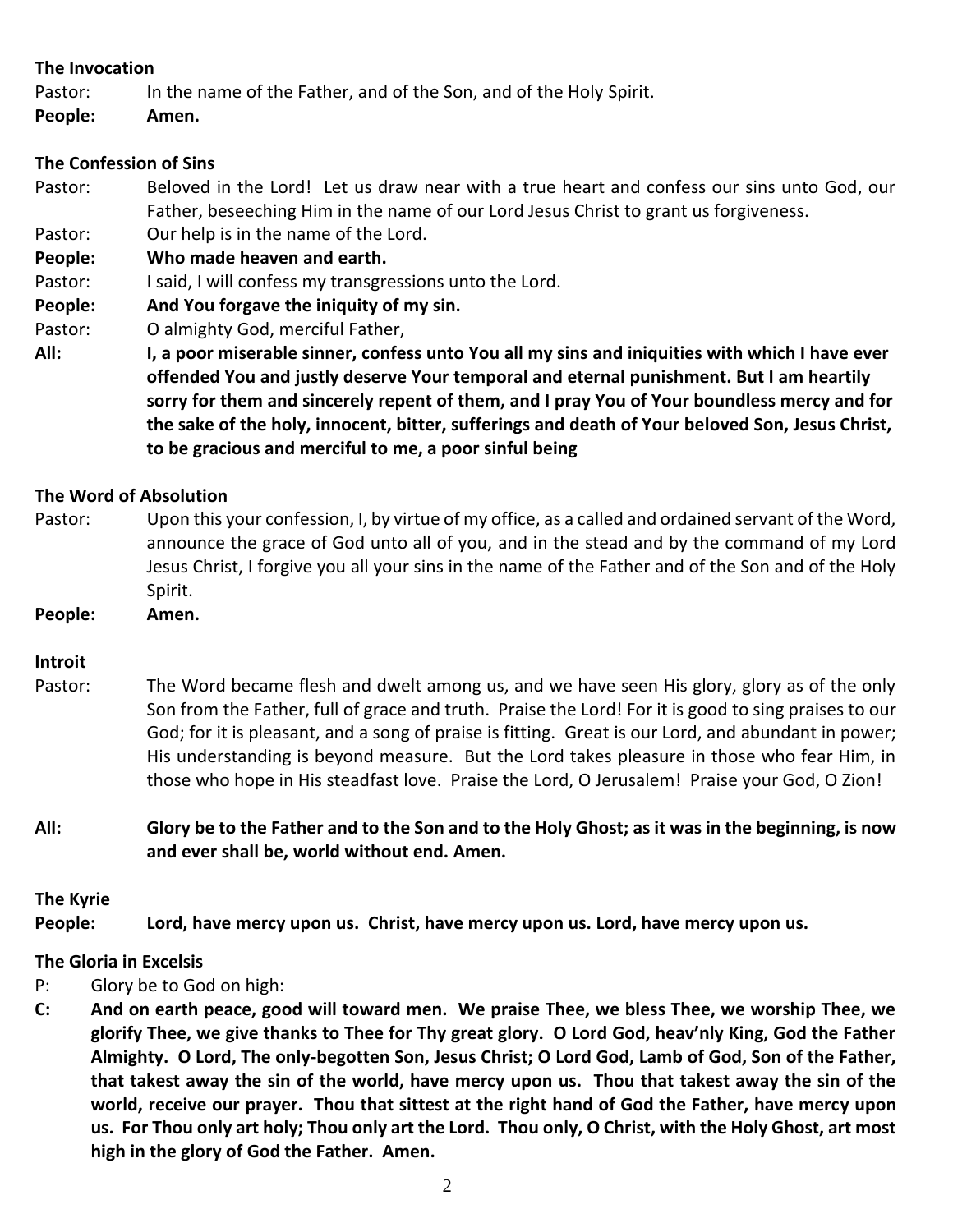# **The Salutation**

Pastor: The Lord be with you. **People: And with Thy Spirit.**

### **The Collect for The Day**

Pastor: Let us pray:

**People: Almighty God, You have poured into our hearts the true Light of Your incarnate Word. Grant that this Light may shine forth in our lives; through the same Jesus Christ, Your Son, our Lord, who lives and reigns with you and the Holy Spirit, one God, now and forever. People: Amen.**

# **The Old Testament Reading –** 1 Kings 3:4-15

<sup>4</sup> And the king went to Gibeon to sacrifice there, for that was the great high place. Solomon used to offer a thousand burnt offerings on that altar.

<sup>5</sup> At Gibeon the LORD appeared to Solomon in a dream by night, and God said, "Ask what I shall give you."

 $6$ And Solomon said, "You have shown great and steadfast love to your servant David my father, because he walked before you in faithfulness, in righteousness, and in uprightness of heart toward you. And you have kept for him this great and steadfast love and have given him a son to sit on his throne this day.

 $<sup>7</sup>$  And now, O Lord my God, you have made your servant king in place of David my father, although I</sup> am but a little child. I do not know how to go out or come in.

<sup>8</sup> And your servant is in the midst of your people whom you have chosen, a great people, too many to be numbered or counted for multitude.

 $9$  Give your servant therefore an understanding mind to govern your people, that I may discern between good and evil, for who is able to govern this your great people?"

<sup>10</sup> It pleased the Lord that Solomon had asked this.

 $11$  And God said to him, "Because you have asked this, and have not asked for yourself long life or riches or the life of your enemies, but have asked for yourself understanding to discern what is right, <sup>12</sup> behold, I now do according to your word. Behold, I give you a wise and discerning mind, so that none like you has been before you and none like you shall arise after you.

 $13$  I give you also what you have not asked, both riches and honor, so that no other king shall compare with you, all your days.

 $14$  And if you will walk in my ways, keeping my statutes and my commandments, as your father David walked, then I will lengthen your days."

<sup>15</sup> And Solomon awoke, and behold, it was a dream. Then he came to Jerusalem and stood before the ark of the covenant of the Lord, and offered up burnt offerings and peace offerings, and made a feast for all his servants.

Pastor: This is the Word of the Lord.

**People: Thanks be to God.**

# **The Gradual**

**All: To us a child is born, to us a son is given; and the government shall be upon His shoulder. And His name shall be called Wonderful Counselor, Mighty God, Everlasting Father, Prince of Peace. Sing to the Lord a new song, for He has done marvelous things!**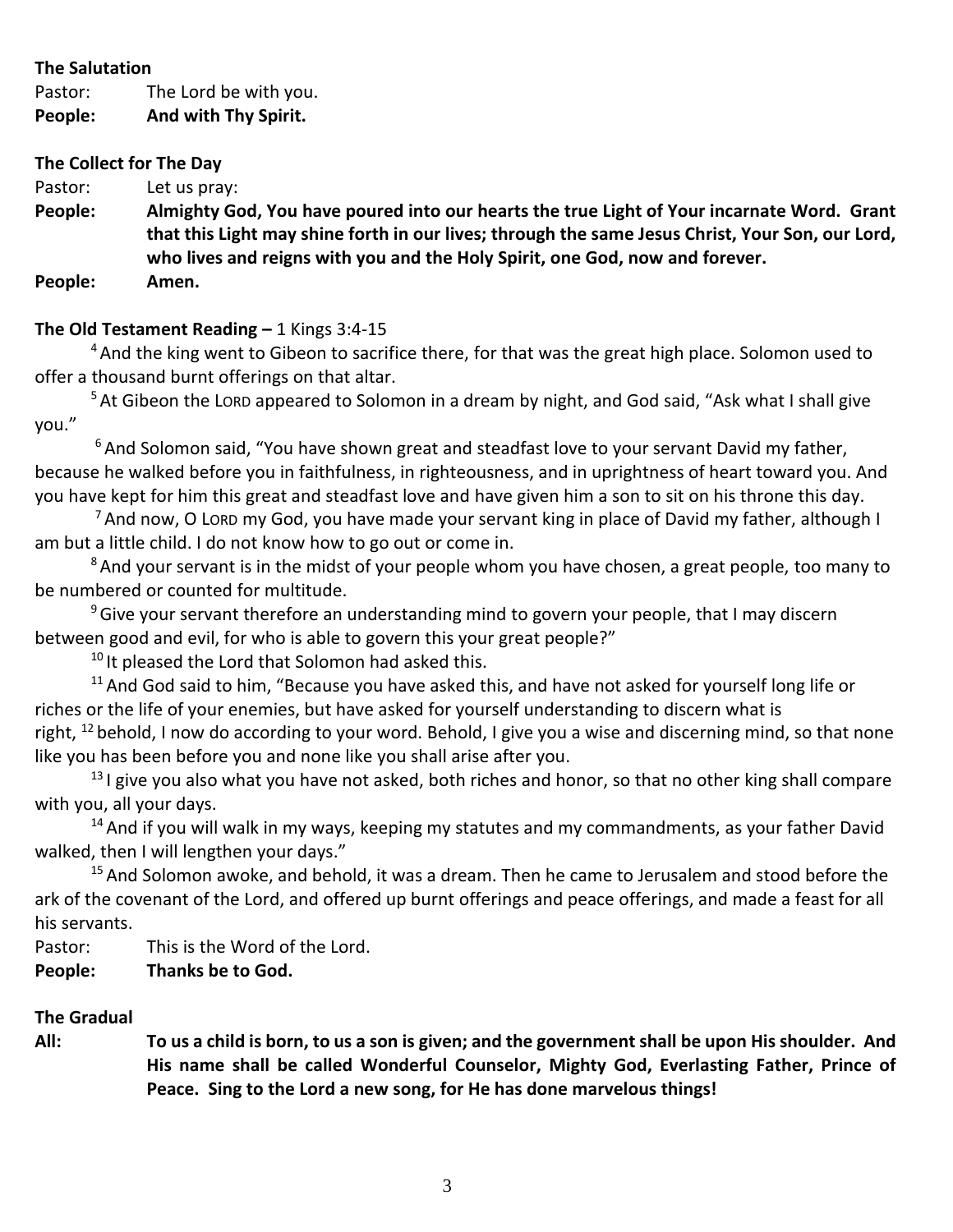### **Epistle Reading –** Ephesians 1:3-14

<sup>3</sup> Blessed be the God and Father of our Lord Jesus Christ, who has blessed us in Christ with every spiritual blessing in the heavenly places,  $4$  even as he chose us in him before the foundation of the world, that we should be holy and blameless before him. In love <sup>5</sup> he predestined us for adoption to himself as sons through Jesus Christ, according to the purpose of his will, <sup>6</sup> to the praise of his glorious grace, with which he has blessed us in the Beloved.

 $<sup>7</sup>$  In him we have redemption through his blood, the forgiveness of our trespasses, according to the</sup> riches of his grace,  $^8$  which he lavished upon us, in all wisdom and insight  $^9$  making known to us the mystery of his will, according to his purpose, which he set forth in Christ  $10$  as a plan for the fullness of time, to unite all things in him, things in heaven and things on earth.

 $11$  In him we have obtained an inheritance, having been predestined according to the purpose of him who works all things according to the counsel of his will, <sup>12</sup> so that we who were the first to hope in Christ might be to the praise of his glory.

 $13$  In him you also, when you heard the word of truth, the gospel of your salvation, and believed in him, were sealed with the promised Holy Spirit,  $^{14}$  who is the guarantee of our inheritance until we acquire possession of it, to the praise of his glory.

Pastor: This is the Word of the Lord.

**People: Thanks be to God.**

### **Alleluia and Verse**

All: Alleluia. Alleluia. Alleluia.

### **The Gospel**

Pastor: The Holy Gospel is written in the  $2^{nd}$  chapter of St. Luke beginning at the 40<sup>th</sup> verse.

# **People: Glory be to Thee, O Lord!**

<sup>40</sup> And the child grew and became strong, filled with wisdom. And the favor of God was upon him.

<sup>41</sup> Now his parents went to Jerusalem every year at the Feast of the Passover.

 $42$  And when he was twelve years old, they went up according to custom.

43 And when the feast was ended, as they were returning, the boy Jesus stayed behind in Jerusalem. His parents did not know it, <sup>44</sup> but supposing him to be in the group they went a day's journey, but then they began to search for him among their relatives and acquaintances, <sup>45</sup> and when they did not find him, they returned to Jerusalem, searching for him.

 $46$  After three days they found him in the temple, sitting among the teachers, listening to them and asking them questions.

<sup>47</sup> And all who heard him were amazed at his understanding and his answers.

<sup>48</sup> And when his parents saw him, they were astonished. And his mother said to him, "Son, why have you treated us so? Behold, your father and I have been searching for you in great distress."

 $49$  And he said to them, "Why were you looking for me? Did you not know that I must be in my Father's house?"

 $50$  And they did not understand the saying that he spoke to them.

<sup>51</sup> And he went down with them and came to Nazareth and was submissive to them. And his mother treasured up all these things in her heart.

 $52$  And Jesus increased in wisdom and in stature<sup>[\[c\]](https://www.biblegateway.com/passage/?search=Luke+2%3A40-52&version=ESV#fen-ESV-25017c)</sup> and in favor with God and man.

- Pastor: This is the Gospel of our Lord.
- **People: Praise be to Thee, O Christ!**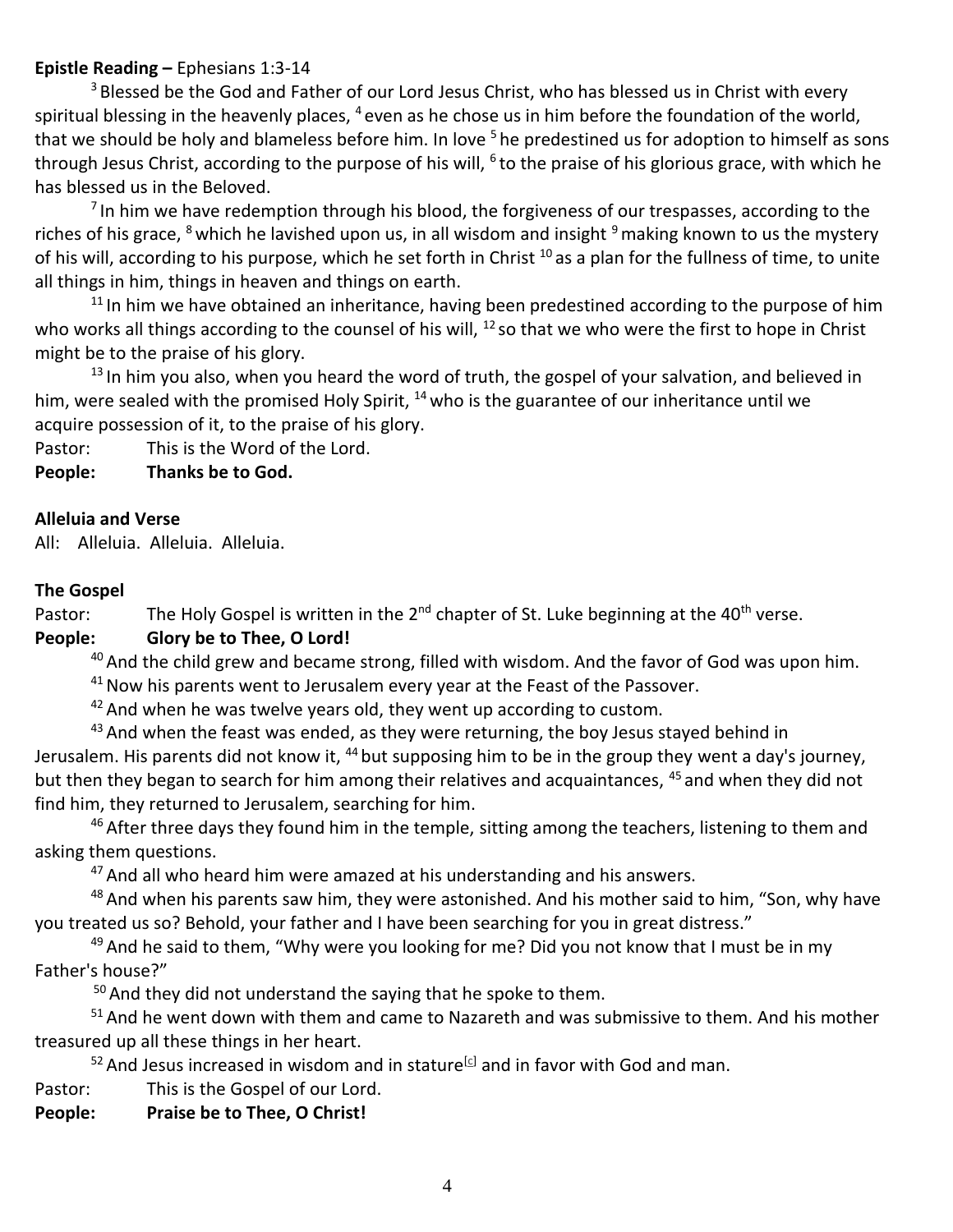#### **The Nicene Creed**

**All: I believe in one God, the Father almighty, maker of heaven and earth and of all things visible and invisible. And in one Lord Jesus Christ, the only-begotten Son of God, begotten of his Father before all worlds, God of God, Light of Light, very God of very God, begotten, not made, being of one substance with the Father, by whom all things were made; who for us men and for our salvation came down from heaven and was incarnate by the Holy Spirit of the virgin Mary and was made man; and was crucified also for us under Pontius Pilate. He suffered and was buried. And the third day He rose again according to the Scriptures and ascended into heaven and sits at the right hand of the Father. And He will come again with glory to judge both the living and the dead, whose kingdom will have no end. And I believe in the Holy Spirit, the Lord and giver of life, who proceeds from the Father and the Son, who with the Father and the Son together is worshiped and glorified, who spoke by the prophets. And I believe in one holy Christian and apostolic Church, I acknowledge one Baptism for the remission of sins, and I look for the resurrection of the dead and the life of the world to come. Amen.**



**Hymn #575** "My Hope is Built on Nothing Less"



# **The Offertory**

**All: Create in me a clean heart, O God, and renew a right Spirit within me. Cast me not away from Thy presence, and take not Thy Holy Spirit from me. Restore unto me the joy of Thy Salvation; and uphold me with Thy free Spirit. Amen.**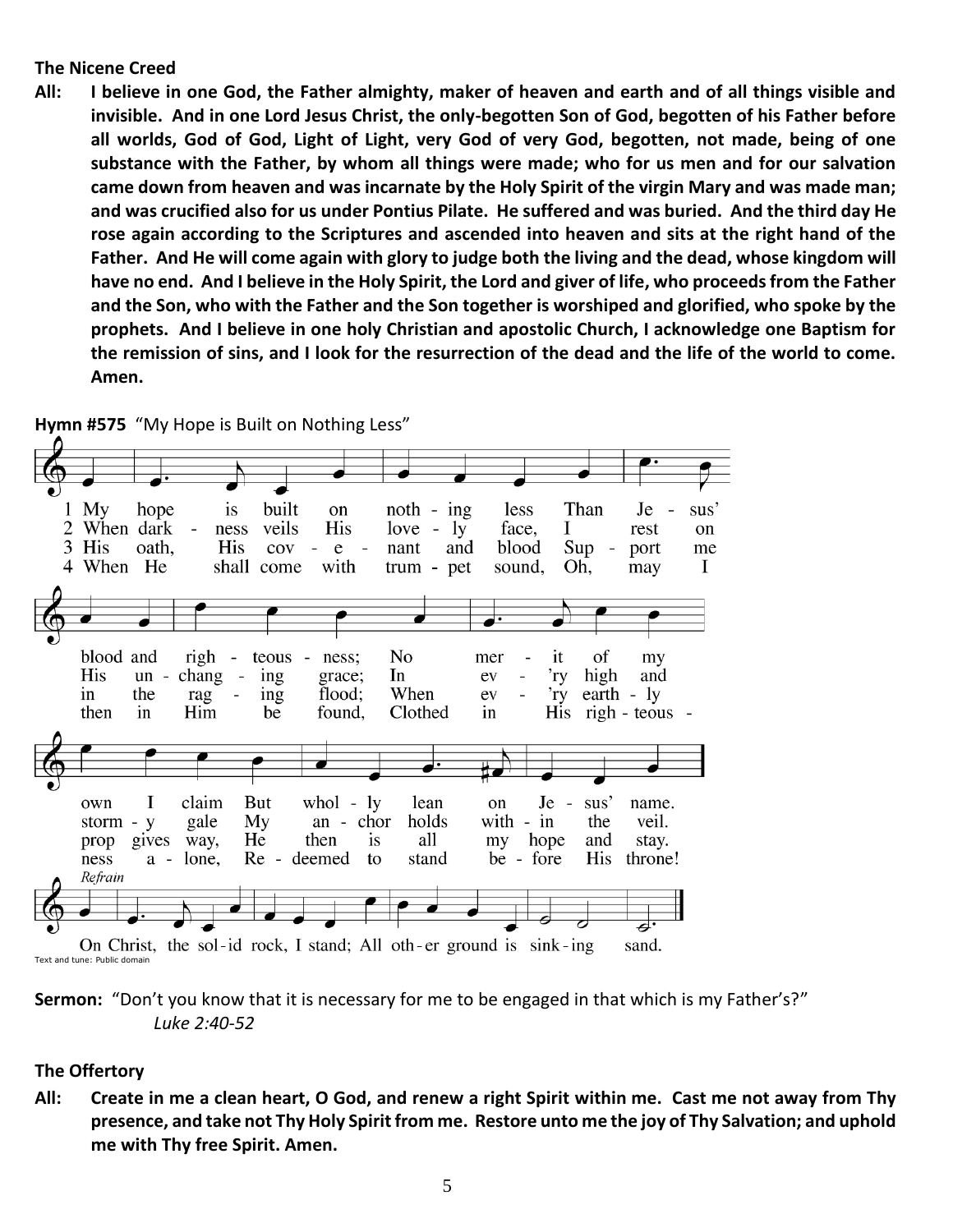# **Offering**

### **The Prayers**

Healing for Brandon, step son of Garth, son of Deb Haver

(*Please help us keep our attendance numbers accurate by filling out the attendance cards and giving to Ushers at communion.)*

#### **The Lord's Prayer**

**All: Our Father who art in heaven, hallowed be Thy name, Thy kingdom come, Thy will be done on earth as it is in heaven; give us this day our daily bread; and forgive us our trespasses as we forgive those who trespass against us; and lead us not into temptation, but deliver us from evil. For thine is the kingdom and the power and the glory forever and ever. Amen.**

### **The Words of Institution**

Pastor: Our Lord Jesus Christ, on the night when He was betrayed, took bread, and when He had given thanks, he broke it and gave it to the disciples and said: "Take, eat; this is My body, which is given for you. This do in remembrance of Me." In the same way also He took the cup after supper, and when He had given thanks, He gave it to them, saying: "Drink of it, all of you; this cup is the New Testament in My blood, which is shed for you for the forgiveness of sins. This do, as often as you drink it, in remembrance of Me."

#### **Pax Domini**

- Pastor: The peace of the Lord be with you always.
- **People: Amen.**

# **Agnus Dei**

**People: O Christ, Thou Lamb of God, that takest away the sin of the world, have mercy upon us. O Christ, Thou Lamb of God, that takest away the sin of the world, have mercy upon us. O Christ, Thou Lamb of God, that takest away the sin of the world, grant us Thy peace. Amen.**

#### **Distribution**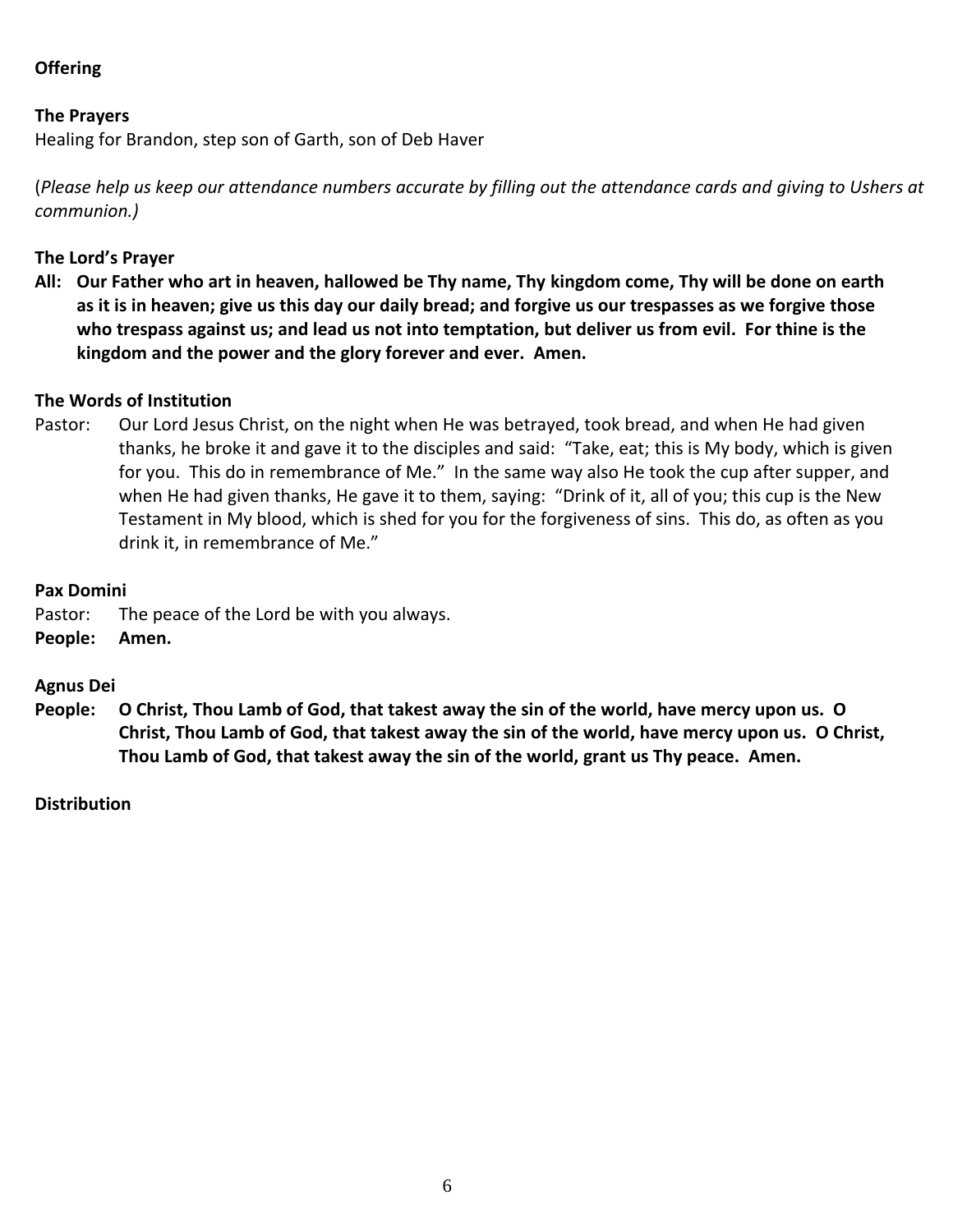

# **Nunc Dimittis**

**People: Lord, now lettest Thou Thy servant depart in peace according to Thy word, for mine eyes have seen Thy salvation, which Thou hast prepared before the face of all people, a light to lighten the Gentiles and the glory of Thy people Israel. Glory be to the Father and to the Son and to the Holy Ghost; as it was in the beginning, is now, and ever shall be, world without end. Amen**

# **Thanksgiving**

Pastor: O give thanks unto the Lord, for He is good,

# **People: and His mercy endureth forever.**

Pastor: Let us pray.

We give thanks to You, almighty God, that You have refreshed us through this salutary gift, and we implore You that of Your mercy You would strengthen us through the same in faith toward You and in fervent love toward one another; through Jesus Christ, Your Son, our Lord, who lives and reigns with You and the Holy Spirit, one God, now and forever.

**People: Amen.**

# **Salutation and Benedicamus**

- Pastor: The Lord be with you**.**
- **People: And with thy spirit.**
- Pastor: Bless we the Lord.
- **People: Thanks be to God.**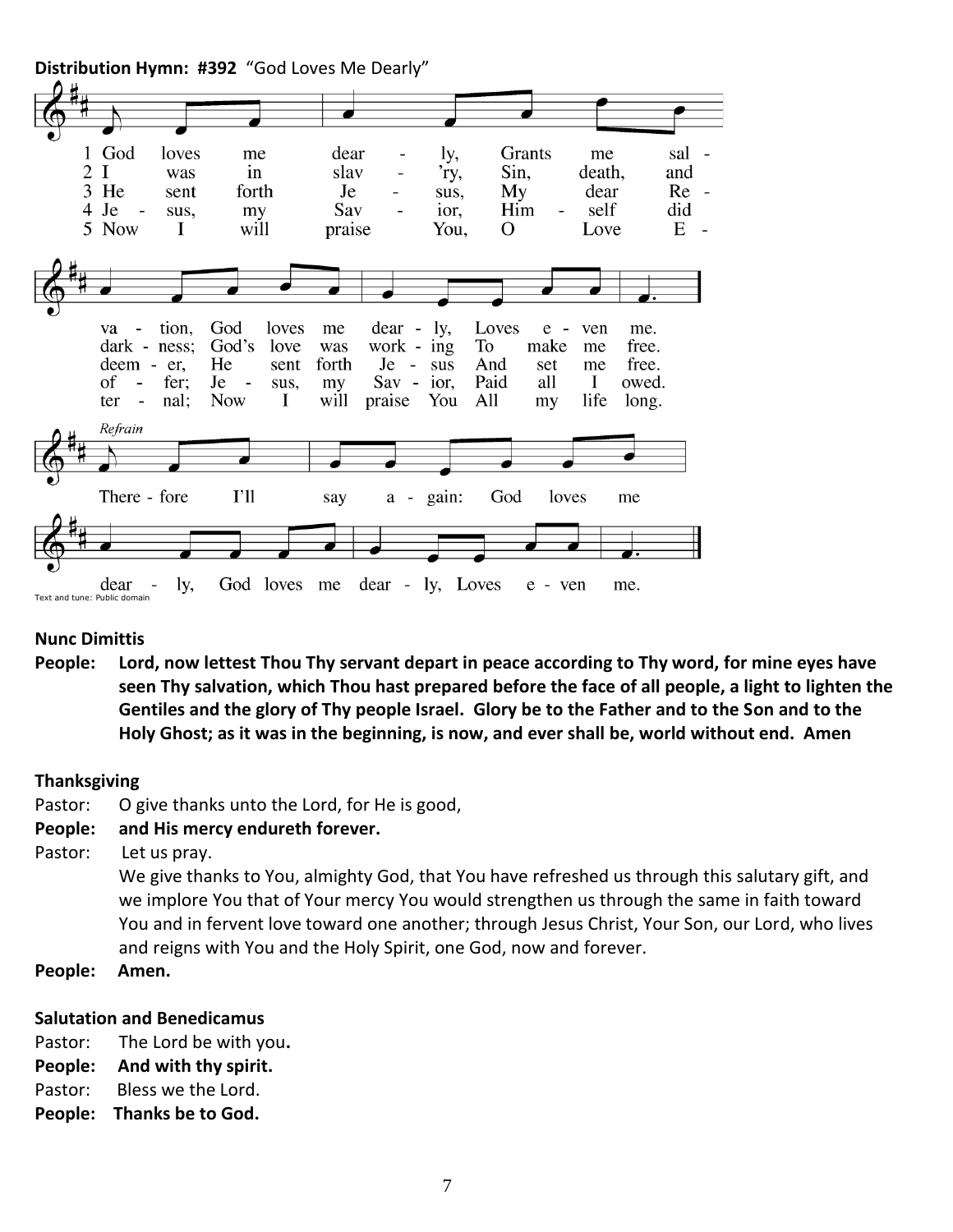#### **The Benediction**

Pastor: The Lord bless you and keep you.

The Lord make His face shine upon you and be gracious unto you. The Lord lift up His countenance upon you and give you peace.

**People: Amen, Amen, Amen!**

**The Closing Hymn #362** "O Sing of Christ" 1 O sing of Christ, whose birth made known The kind-ness of the Lord, 2 What Ad-am lost, none could re - claim, And Par - a - dise was barred 3 He came to that which was His But He was not re-ceived; own, 4 Lord Je-sus Christ, You deigned to dwell A - mong us here on earth  $E$  - ter - nal Word made flesh and bone So we could be re-stored. sec - ond Ad - am came To mend what sin had marred.  $Un - til$ the Yet still through Him God's glo - ry shone, And some His name be - lieved. As God with us,  $Em - man - u - el$ , To bring this ho-ly birth. ٰ⇔  $Up$ on our frail hu - man-i - ty God's fin - ger chose to trace when the time was full and right God sent His For on -  $ly$ Son: these He gave the right to be The heirs of heav'n a - bove, To Though rich, You will - ing - ly be - came One with our  $pov - er - ty$ The full-ness **His** The *i* - con of His grace. of  $de - i - ty$ , and light And our re-demp-tion won. He came to **us** as life ces - try But born of God in love. Born not of hu - man an  $\sim$ That we might share Your wealth and name For all e - ter - ni - ty! Text: © 1996 Stephen P. Starke, admin. Concordia Publishing House. Used by permission: LSB Hymn License no. 110000800 Tune: Public domain

**Altar flowers are placed to the glory of God**

*The Hispanic Congregation service wants to give thanks to this beautiful family of Immanuel. Each one of you reflects the love of Jesus Christ and together we will grow the kingdom of God Blessings Pastor Miguel and Katherine* 

*Services will be live-streamed and a recording of service will be posted by the end of the day.*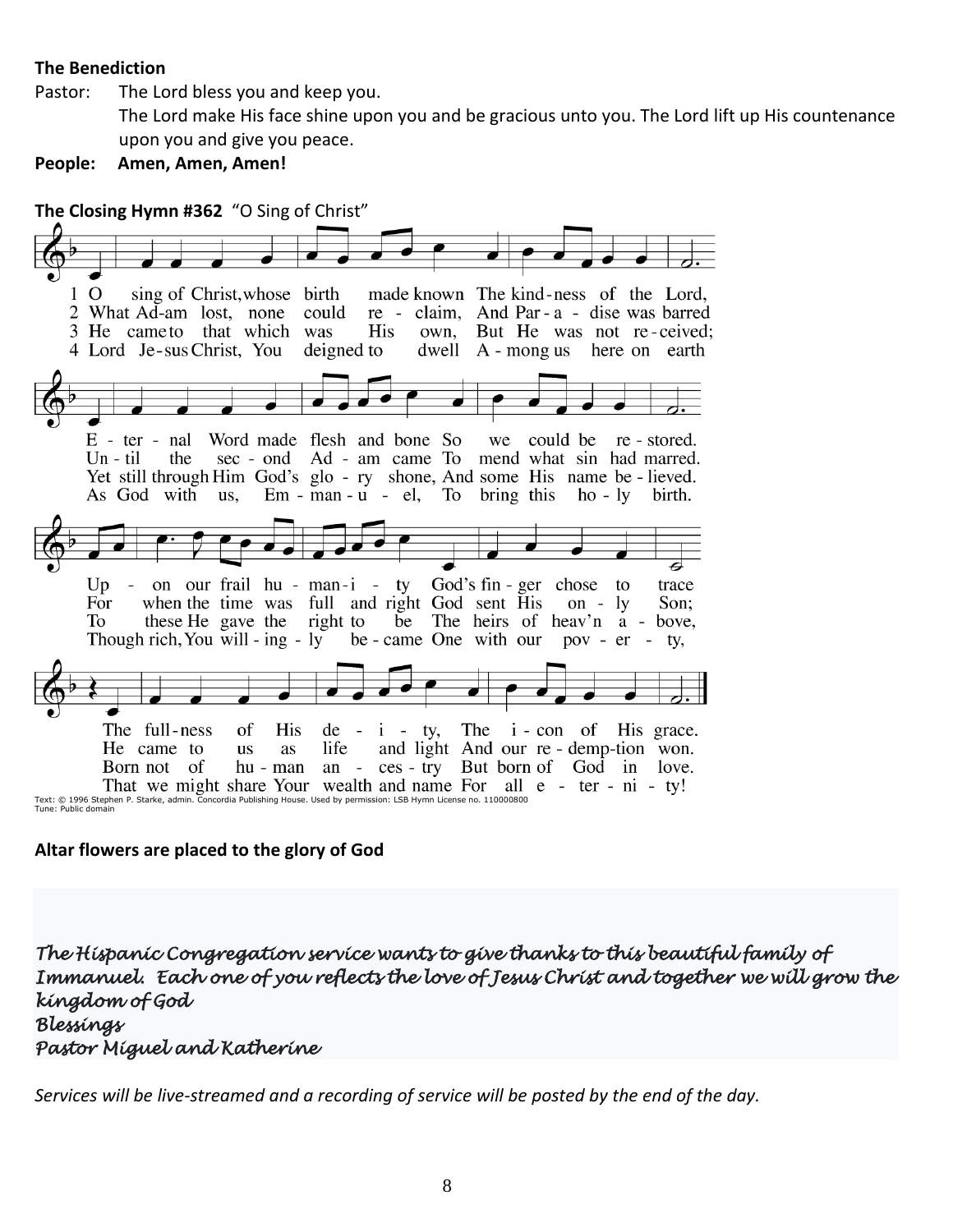# *Please keep the church office updated on prayers that have been asked to be kept on indefinitely, military and ones for continued healing or cancer treatments.*

#### **Continued Prayers**

Peace & comfort for the family of Mark Farnsworth, brother of Pastor Farnsworth Peace & comfort for the family of Walt Abel Peace & comfort for the family of Vernon Redfearn, uncle of Ann Heinkel Peace & comfort for the family and congregation of Rev. Edgar A. Trinklein, Emeritus Pastor of St. Paul Lutheran Church in Lakeland, FL Praise & thanksgiving for 67 years of marriage for Jack & Frankie Stallings We pray to God our Lord for the new Hispanic Mission in Immanuel and that through the Holy Spirit he will give us guidance to share the Gospel with new families. Employment for those struggling to find a job

#### **Healing**

Baby & mother-in-law of nephew of Tammie Farnsworth Brandon, stepson of Garth Haver, son of Deb Haver From pneumonia for 10 yr old Spencer, friend of the Farnsworth's

#### **Battling with Cancer or Serious Illness**

Matt Calli, friend of the Farnsworth's Dr. Khalid Mahmood, father of Farrah Briggs Richard Seedroff Barbara Knott Amber, mother of Emma Bieske Yvonne Lenzen, grandmother of Grace Sierra Gloria McNail, aunt of Susan Tumlin Cheryl Ford Pat, suffering with dementia, Aunt of Beth Hutches Joann, friend of Beth Hutches Anona, friend of Susan Tumlin Cathy Nichols with terminal cancer, mother of Cathy Wilson Raymond, brother of Barbara LaVere David, brother of Larry Habeck Barbara LaVere Tracy, cousin of Jacquelyn Hahn Lisa Steinbrueck, niece of the Steinbrueck's Alan Sparks Don Swisher, step-father of Larry Habeck Bill, (w/brain cancer) uncle of Brian Littrel David Parkinson, brother of Betty Loraamm Tom Meyferth